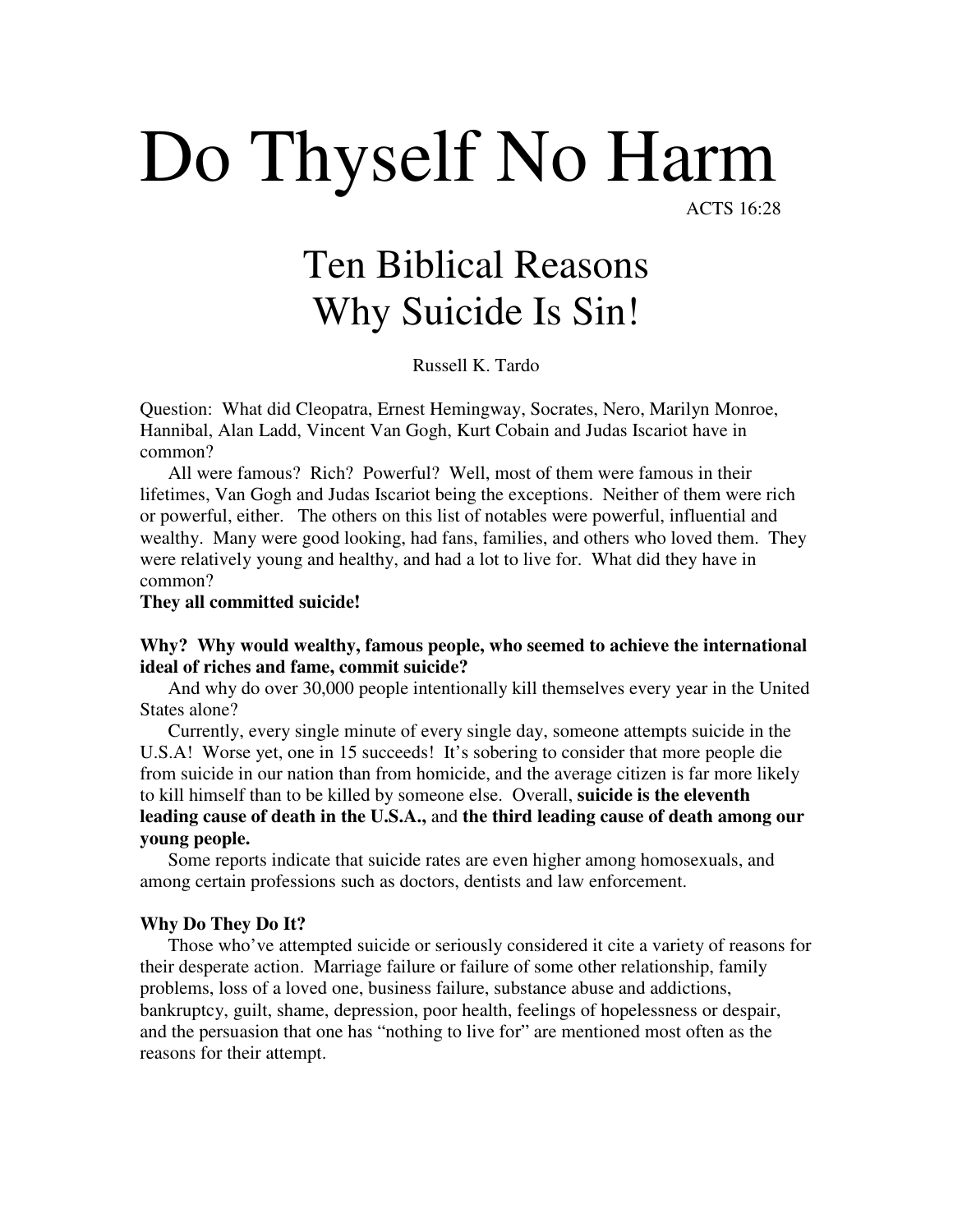# **An International Epidemic**

 America is certainly not the only nation facing this suicide epidemic. In other nations, the problem is actually worse. For instance, in **Japan,** where there is a long history of suicide, the chances are 1 in 1000 that a person will intentionally kill himself. The Orient has long considered self-murder an acceptable exit from life in order to preserve one's honor or dignity. Statistically, suicides in the Orient are committed for much the same reasons as those in the U.S. In both countries suicide rates increase in the over 65 age bracket, especially among the divorced and widowed.

 In **China,** self-murder is the #1 leading cause of death among young people ages 15 to 34. The U.S. records 30,000 suicides per year; China had 300,000! Ten times as many! Chinese authorities are baffled. They wonder why so many of their young people are killing themselves. **The very ones who have so much promise, so much potential, and so much going for them, such as youth, health, and vitality, are the ones most likely to kill themselves!** WHY? Numerous answers have been suggested. Some feel deprived and trapped in impoverished rural villages, with no opportunity to ever advance in life nor of ever escaping the endless poverty. Some who do make it to college and university feel defeated if they don't excel, and suicide is how they deal with the shame and dishonor of failure. Others feel isolated and rejected by boyfriends or girlfriends; and in despair, they end their own lives.

**Russia's** suicide rate is among the highest in the world — three times higher than that of the U.S. Poverty, health disorders, marriage and relationship failures and alcoholism are all factors in their suicide statistics, according to Russian authorities. In fact, **alcohol is said to be a major factor in 30 to 50% of all suicides!** 

#### **A Very Real Devil!**

 If nothing else convinces us of the existence of a very real devil, whose aim is to "kill, steal, and destroy" (John 10:10), these statistics should! What else could influence people with so much to live for, to want to die so desperately that they take their own lives? And who else but the devil would be so relentlessly and methodically waging such a deadly warfare against all of humanity- a humanity created "in the image of God" (Genesis 1:26-27). **Consider.** Through abortion, millions of unborn children all over the earth are killed every year. Hunger kills millions more. Millions are killed by horrible diseases such as AIDS, cancer, heart disease, malaria and dozens of other plagues. War kills and maims multitudes. Multitudes more perish in catastrophic disasters, such as hurricanes, cyclones, earthquakes, floods, tidal waves and tornados.

 Though such catastrophes are often deemed to be "acts of God," just the opposite is true.

 Jesus said, *"I am come that they might have life, and that they might have it more abundantly"* (John 10:10). The Gospels reveal that Jesus brought life and health and hope to the world. They also show that the devil seeks to destroy life; to harm, maim and kill. *"The thief comes only to steal, and kill, and destroy"* (John 10:10 NASV).

 Jesus called Satan "*a murderer*" (John 8:44). Certainly it is none other than Satan who, when he fails to kill through these myriads of other means; prods, goads, torments and instigates men and women into murdering themselves!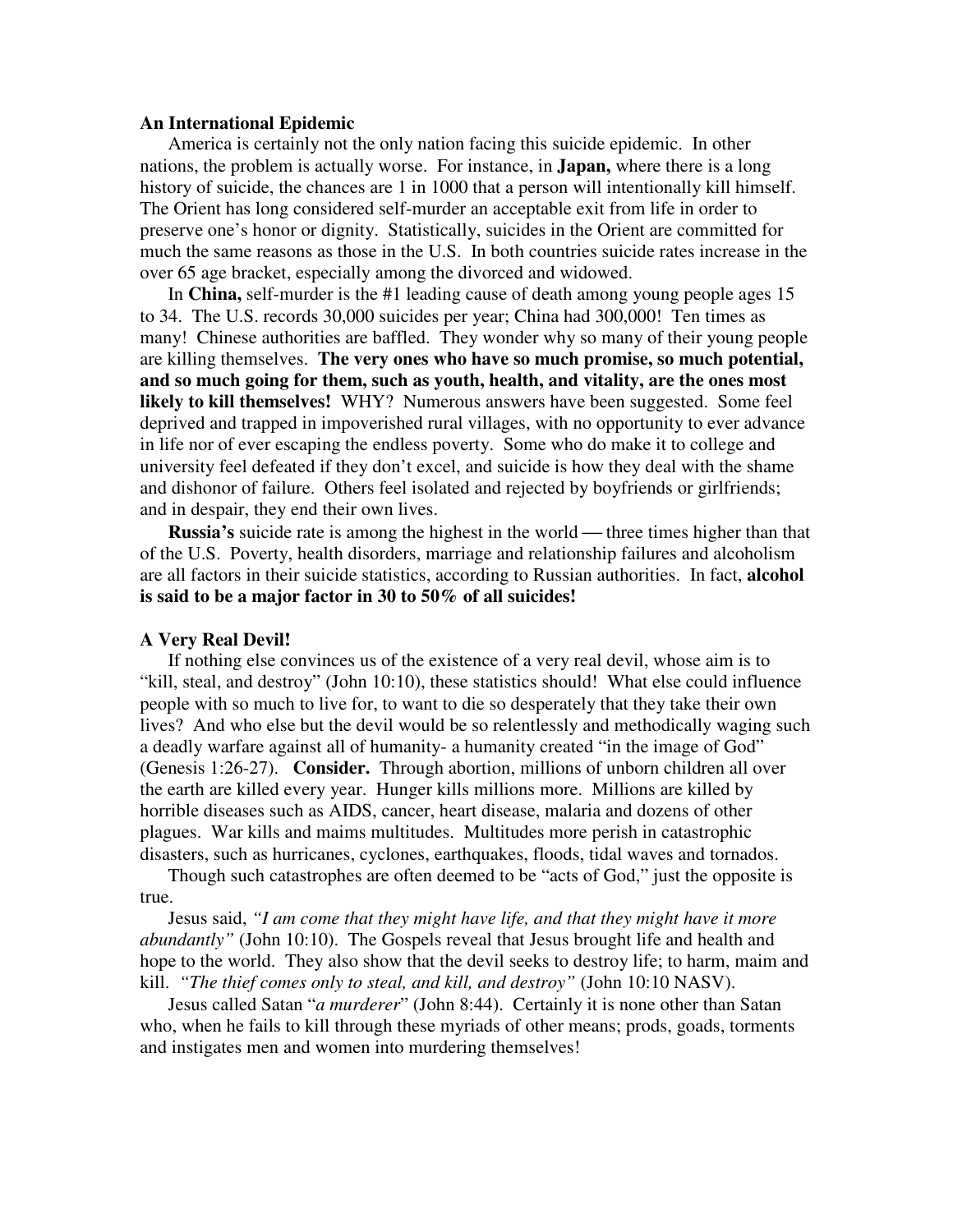#### **Suicide is Self-murder!**

 Make no mistake about it; **suicide is murder!** It is the intentional killing of oneself. It is self-murder. Homicide is the killing of another. Patricide is the killing of one's father. Fratricide is the murder of one's brother or sister. Genocide is the murder of a particular race, ethnic group, political group or culture, and suicide is the murder of oneself; the word *suicide* itself is derived from the Latin, *"sui,"* meaning "of oneself," and *"caedere,"* meaning "to kill." It is the intentional taking of one's own life; it is selfinflicted murder!

### **Thou Shalt Not Kill!**

 In the sixth Commandment, the Bible prohibits murder (Exodus 20:13). Certainly this includes the murder of oneself! The ancient Jews always considered suicide both morally and ethically wrong. It was, in their eyes, disgraceful, shameful, and evil.

 Jerusalem's Rabbi Shraga Simmons said, "Judaism's opposition to suicide is found in the story of Noah's Ark. After the flood, God says to Noah: '*Your blood which belongs to your souls I will demand; from the hand of every beast will I demand it. From the hand of every man; from the hand of every man who is his brother will I demand the life of man*'" (Genesis 9:5). "(From) The Talmud (Baba Kama 90b), (one) learns from the first part of the verse*, 'And surely the blood of your lives I will demand,'* that one may not wound his own body. **All the more so, he may not take his own life."** Rabbi Simmons goes on to say that there are "deep spiritual consequences to suicide," and, "When a Jew commits suicide, he is not permitted a full Jewish burial, and there is even a debate whether *shiva* (the seven-day mourning period) is observed or whether the *kaddish* prayer is said." (from the column, *Ask Rabbi Simmons, Burying a Suicide*, Aish.com)

#### **The Bible Record**

 The Bible records a few suicides, none of which are regarded in a positive light. In the Old Testament, King Saul and his armour bearer killed themselves after Saul was wounded in battle and did not want to fall into the hands of his enemies (I Samuel 31:1- 6). Ahithophel, David's former counselor, hung himself after betraying him (2 Samuel 17:23). Zimri, the fifth king of Israel committed suicide after reigning only seven days when his treachery was discovered (I Kings 16:9-20). The only actual suicide recorded in the New Testament is that of Judas Iscariot, the betrayer of the Lord (Matthew 27:5). **Every one of these men were in a state of rebellion against God in their life and in their death, and are certainly not examples to be followed!**

> **The Biblical View of Suicide. Ten Reasons Why Suicide Is a Sin:**

**1. It is a direct violation of the sixth Commandment:** *"Thou shalt not kill"* (Exodus 20:13). It is just as wrong and just as sinful to kill oneself as it is to kill another.

2. **It is a usurpation of God's Sovereignty.** God made us and gave us life and breath and all things; as a Sovereign King, He also established the scope of our lives and the number of our years. Several Bible passages declare this to be so: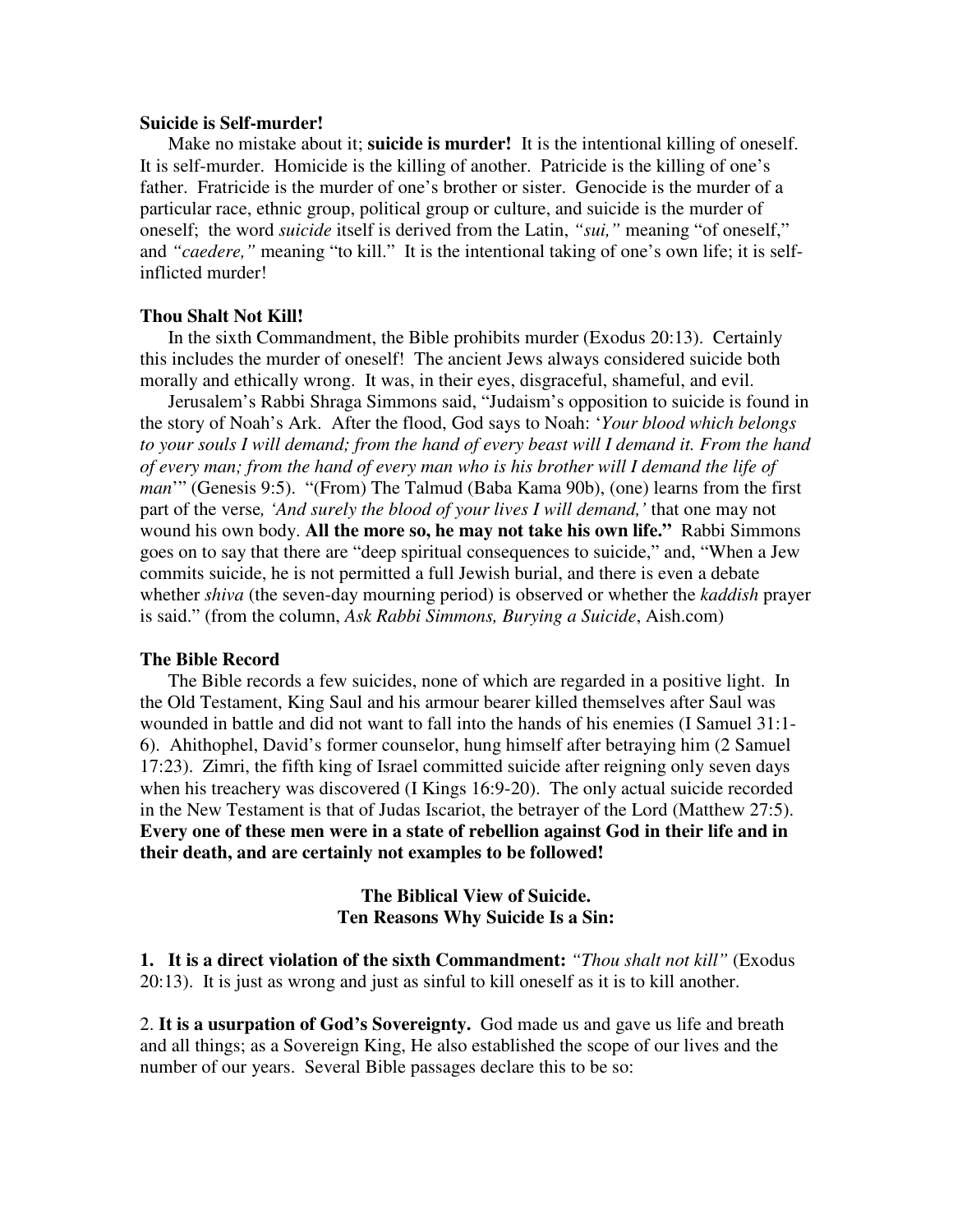*"The God who made the world and all things in it, since He is Lord of heaven and earth, does not dwell in temples made with hands; neither is He served by human hands, as though He needed anything, since He Himself gives to all life and breath and all things; and He made from one, every nation of mankind to live on all the face of the earth, having determined their appointed times, and the boundaries of their habitation, that they should seek God, if perhaps they might grope for Him and find Him, though He is not far from each of us" (Acts 17:24-27*). This passage reveals both national and individual aspects. Nationally, we see a Sovereign God who establishes nations, sets the boundaries of their territories and influence, and the span of their existence. Individually, we see in this passage a Sovereign God who made us, set us in the nation and family of our birth, and appointed the duration of our lifespan. He has determined our "*appointed times*," and it is not our prerogative to usurp that Sovereignty! In Psalms 39:4, the Psalmist prayed, "*Lord, make me to know my end, and what is the extent of my days, Let me know how transient I am*." He wanted to know that the remainder of his life that God had allotted him would be well spent, and not squandered.

 In Psalms 90:12, he prays, "*So teach us to number our days, that we may apply our hearts unto wisdom.*" His prayer is that we be aware that the clock is ticking, that life is passing by very quickly, and that we not waste any part of the allotted time we have left. All of these passages reveal that a Sovereign God has given each of us life and breath and an allotted span of life. One usurps that sovereignty by taking one's own life. "*Neither be thou foolish: why shouldest thou die before thy time*?" (Ecclesiastes 7:17)

**3. Suicide is the sin of unbelief.** It deprives God of all opportunity to intervene in one's behalf. It is the total abandonment of all faith in God to change one's circumstances, and bring help, healing, deliverance, comfort, provision and restoration. Is our faith so small and our unbelief so large that we doubt God's willingness or ability to change our situation? Since such unbelief is so serious a matter, one should know what the Bible says on the subject.

*"Take heed brethren, lest there be in any of you an evil heart of unbelief, in departing from the living God.* 

*For we are made partakers of Christ if we hold the beginning of our confidence steadfast unto the end.* 

*And to whom sware he that they should not enter into his rest, but to them that believed not?* 

*So we see that they could not enter in because of unbelief"* (Hebrews 3:12, 14, 18-19).

 Unbelief kept Israel out of the promised land! Because of their unbelief, they constantly grumbled, moaned and complained about any hardships they encountered. Compare such unbelief to the faith of Job, who, according to the Bible, went through incomparable suffering, sickness and heartbreak. Yet in the very midst of sickness and despair, Job cried, *"Though he slay me, yet will I trust in him"* (Job 13:15). Furthermore, despite the loss of everything he had, all he had worked his whole life to acquire, and all he loved (his children), the Bible declares, *"In all this Job did not sin with his lips"* (Job 2:10, NASV).

**4. Suicide is the sin of cowardice!** Scripture declares that the righteous are **"bold as a lion"** (Proverbs 28:1). Suicide is just the opposite of courage and the antithesis of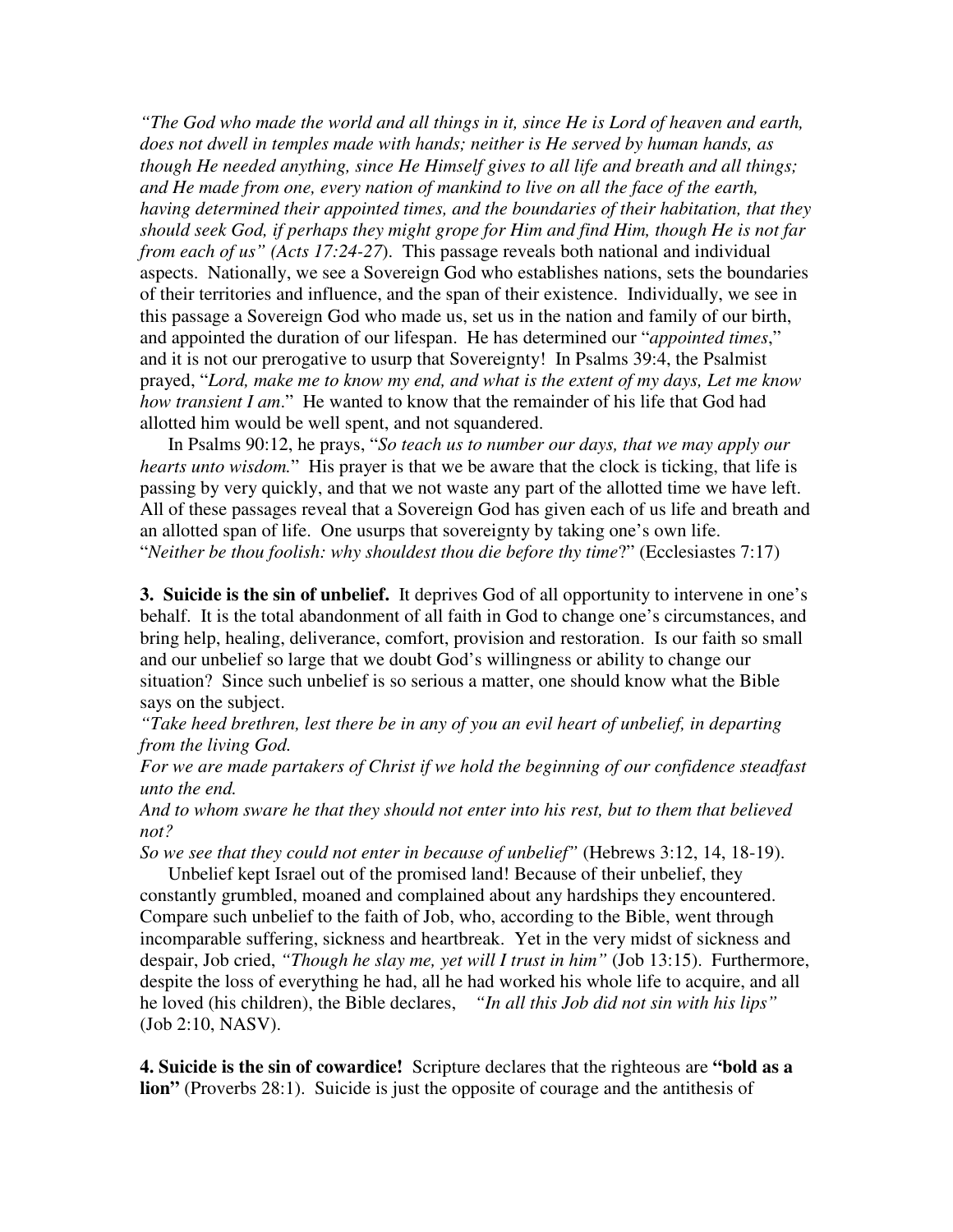bravery. Augustine called it "the failure of courage." Of all people on earth, Christians are to be brave, bold, and courageous-men and women who *"fight the good fight of faith"* (1 Timothy 6:12), *"war a good warfare"* (1Timothy 1:18), and are *"good soldiers of Jesus Christ"* (2 Timothy 2:3). Suicide stands in stark contrast to Christian behavior and conduct, and it sends the wrong message! It says, "God is unfaithful" and "God doesn't care."

**5. Suicide is a sin against God's Love.** The Bible repeatedly declares God's love for mankind- a love so vast it encompasses all of humanity. Not one single person is excluded from the outreach of God's great love.

*"For God so loved the world, that He gave His only begotten Son, that whosoever believes in Him should not perish, but have eternal life"* (John 3:16). Throughout Scripture, God is depicted as extending His hand of love and assistance to all who will believe.

*"Fear thou not; for I am with thee: be not dismayed; for I am thy God: I will strengthen thee; yea, I will help thee; yea, I will uphold thee with the right hand of my righteousness"* (Isaiah 41:10).

**Through suicide, one slaps away the hand of God that is extended to help.** It is a rejection of the love of God that saves men and gives life. Furthermore, it displays a gross lack of thankfulness, gratitude and appreciation to the God who loves us and saved us for a better, more noble end.

# **6. Suicide is a sin against God's property-your body!**

*"What? Know ye not that your body is the temple of the Holy Ghost which is in you, which ye have of God, and ye are not your own? For you are bought with a price, therefore glorify God in your body, and in your spirit, which are God's"* (1 Corinthians 6:19-20).

 The Bible clearly teaches that our physical body belongs to God. It is not our own to do with as we please. He bought us at a terrific price, and to destroy ourselves is to deprive God of what He bought and paid for!

 Furthermore, you are a steward, appointed by God and charged with protecting and preserving what is His (1 Corinthians 4:1-2; 1 Peter 4:10; Luke 16:1-13). You are His! **Suicide is therefore a rejection of God's ownership and a denial of His dominion and right-of-possession!** This makes suicide an act with formidable consequence. *"Know ye not that ye are the temple of God, and that the spirit of God dwelleth in you? If any man defile the temple of God, him shall God destroy; for the temple of God is holy, which temple ye are"* (1 Corinthians 3:16-17).

 Consider this; if it's a sin to desecrate or destroy a church building, how much more is it a sin to destroy something far more valuable to God and far more precious to Him than a mere building of wood and brick; You!

# **7. Suicide is a clear violation of the command given by the Apostle Paul in Acts 16:28, to,** *"Do thyself no harm."*

When an earthquake broke the jail apart where Paul and Silas were imprisoned, the jailer immediately decided to kill himself, rather than suffer the certain humiliation, torture and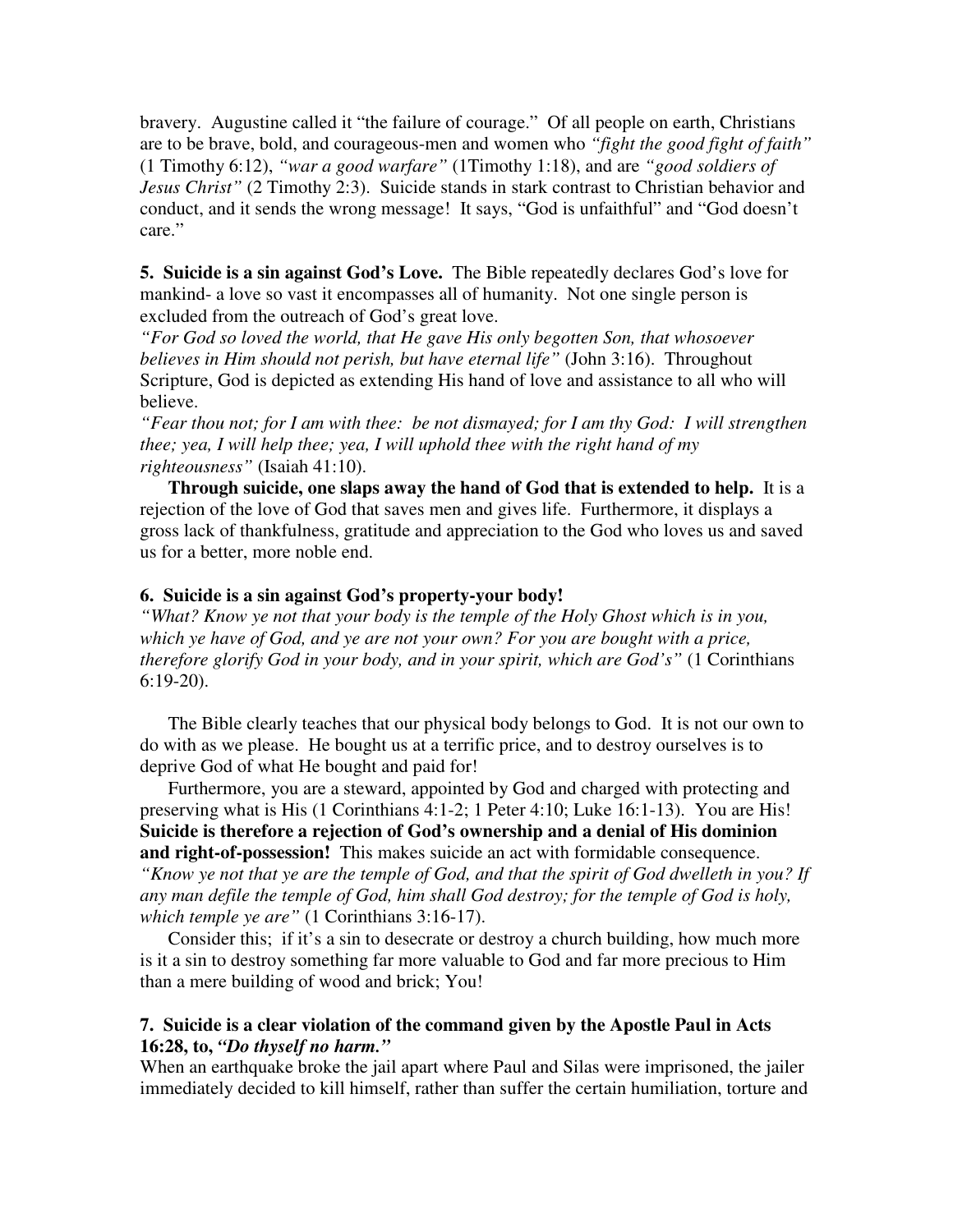death he would receive from the hands of his superiors. The penalty for allowing prisoners to escape was death! But Paul spoke up quickly, pleading with the man who was at the very brink of suicide, to *"Do thyself no harm."* Paul's wards saved the man's life, and revealed a great eternal principle: We must never intentionally harm ourselves! Life is precious! You are precious to God! **Suicide is a sin against yourself and a rejection of God's great gift of life!** 

 The scribes once asked the Lord, which was the greatest commandment of all? *"And Jesus answered him, The first of all the commandments is, Hear, O Israel; the Lord our God is one Lord: And thou shalt love the Lord thy God with all thy heart, and with all thy soul, and with all thy mind, and with all thy strength: this is the first commandment. And the second is like, namely this, Thou shalt love thy neighbor as thyself. There is none other commandment greater than these"* (Mark 12:28-31).

 Love God, and love your neighbor as you do yourself; these sum up all the commandments, and nothing is more important than these! But **suicide violates this commandment to love your neighbor as you love yourself!** These verses reveal that there is in every man a God-given instinct for self-preservation. God expects the Christian to extend that instinct beyond the border of oneself and to embrace his neighbor with it, just as the "Good Samaritan" did, in Luke 10:25-37. He loved his neighbor by doing for him what he'd do for himself. He cared for him and did all in his power to preserve his neighbor's life.

 Is killing your neighbor an action of love? Of course not! It is just the opposite of love! It is an act of hate! The clear and undeniable principle is, that **it is just as wrong to kill yourself as it is to kill your neighbor!** 

And it deprives you forever of the greatest good in your possession, your life!

# **8. Suicide is a violation of Romans 12:1.**

*"I beseech you therefore, brethren, by the mercies of God, that ye present your bodies a living sacrifice, holy, acceptable unto God, which is your reasonable service."*

 Our bodies, not just our soul and spirit, are to be consecrated to God, and are to be employed as *"a living sacrifice,"* not a dead one!

 When a person kills himself or herself, they deprive God of this service which is due Him. They deny Him the witness and testimony of their consecrated lives, and they cheat Him out of the very life He bought and paid a terrific price for.

**9. Suicide is an irreversible sin!** It is a choice that prevents all future choices! It is not the kind of sin one can later repent of and then hope to do better next time. There is no "next time" for the suicide victim. They have made a choice, an awful choice, that can never be undone.

**10. Suicide is a sin against one's own family.** It robs the family of one of its members. It deprives the family of any further opportunity to minister to them. It stigmatizes the whole family that is left behind and lays upon them a terrible burden of guilt and shame. It is a burden the rest of the family will carry for the remainder of their lives. Parents, siblings, children, grandparents, grandchildren and the whole family circle are heavily and forever affected. **Suicide is the cruelest, most evil, despicable and selfish crime**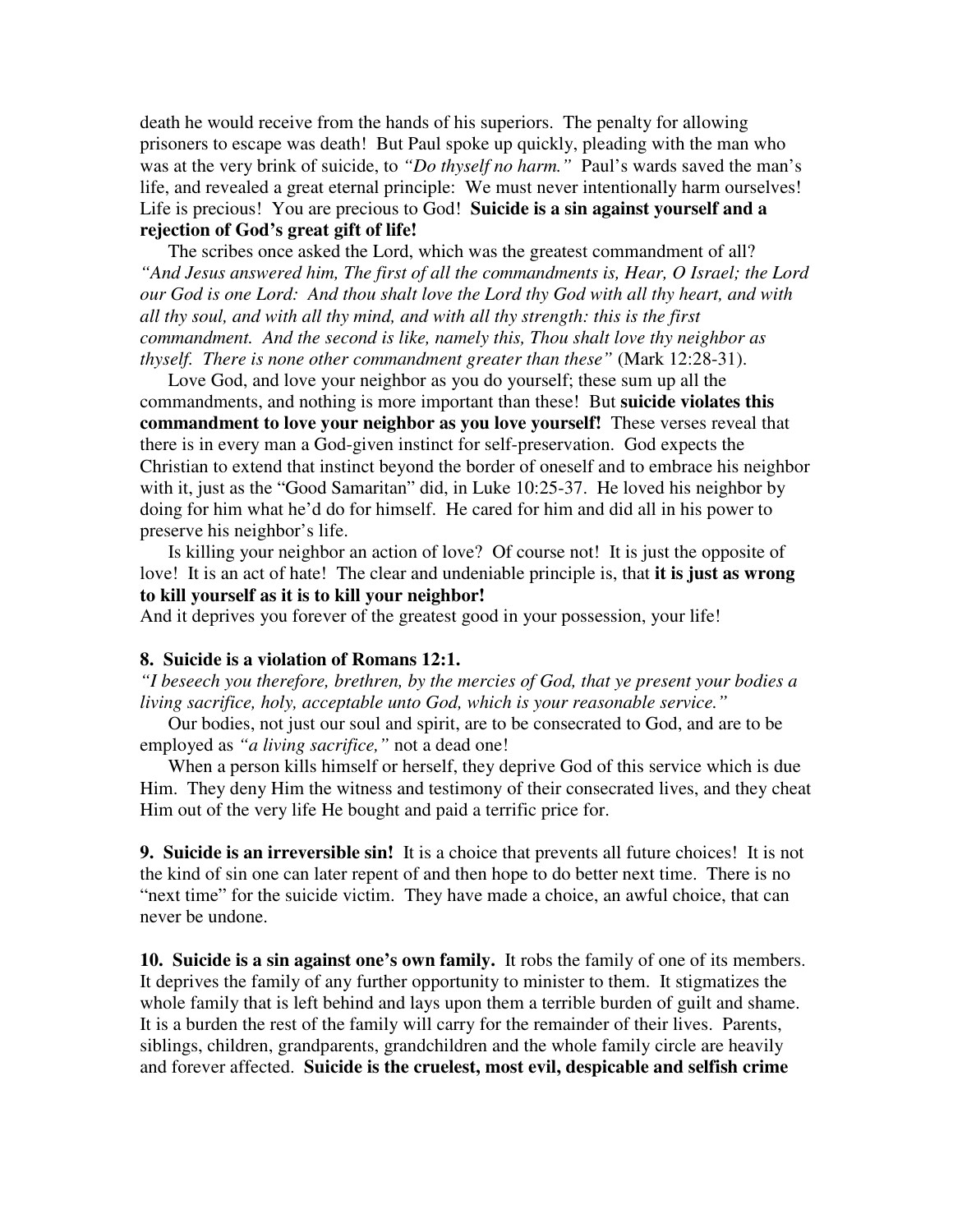**one could ever perpetrate upon their own family.** Nothing could be worse for the family left behind!

# **Attempts That Don't Succeed.**

 Statistically, there are ten to fifteen times as many attempted suicides as there are actual suicides. For every one person who jumps off a bridge or a building, nine or ten have stood on the ledge. For every one who dies of a slashed wrist, ten others lived through it. For every one who dies of an intentional overdose of sleeping pills or other drugs, there are twelve to fifteen others who made a similar attempt but failed. All of which leads many authorities to believe **that most people who attempt suicide don't really want to die**; their actions are more of a desperate "cry for help." Especially tragic are those individuals who attempt suicide and live, but are horribly mutilated, disfigured and/or brain damaged after ingesting drugs or shooting themselves. Sadly, most of the people who attempt suicide are otherwise healthy and could have many more productive years of life. All over the world, there are people fighting to cling to life, as disease or injury robs them of their vitality. They recognize just how precious life is, and they cling desperately to it, fighting for every extra breath, and every extra hour. While others who are often healthy in body, contemplate suicide because of some setback, sense of loss, grief or negative circumstance in their personal life, **all of which can be overcome by simple trust in Jesus Christ!** 

#### **Questions & Answers**

**Question:** Can someone who commits suicide be saved? Is it possible they could still go to heaven?

**Answer:** Personally, I tell everyone the same thing: If you commit suicide, I can give you no assurance that you'll go to heaven. You may be a Christian, and because of your own circumstances, have contemplated suicide. Perhaps you are thinking that "God understands your situation, He knows your depression and will forgive you this act of self-destruction." However, for all the reasons we've cited, **suicide is a sin, and a very grievous sin! It is murder!** 

*"And ye know that no murderer hath eternal life abiding in him"* (1 John 3:15). From all appearances, it would seem that all those who committed suicide in the Bible died unregenerate. Judaism declares suicide to be a sin. Christianity clearly defines it as selfmurder, and some denominations deny proper Christian burial to those who commit it. Dante depicted those who committed suicide as eternally consigned to the seventh circle of the inferno.

**I do not offer anyone even the slightest hope that they could commit this act and still be saved.** While I do not believe either murder or suicide to be the "unpardonable sin," the act of suicide leaves one no room to repent afterward. And if we tell people they can commit this atrocious act and still go to heaven, will our assurances help send them over the edge? Could such assurances actually cause even more suicides than there already are?

 I encourage them instead to commit their whole situation to God, and trust Him to bring resolution. God is faithful! He love you and cars about you! Trust Him!

**Question:** What about those who've lost a family member to suicide? How do you comfort them?